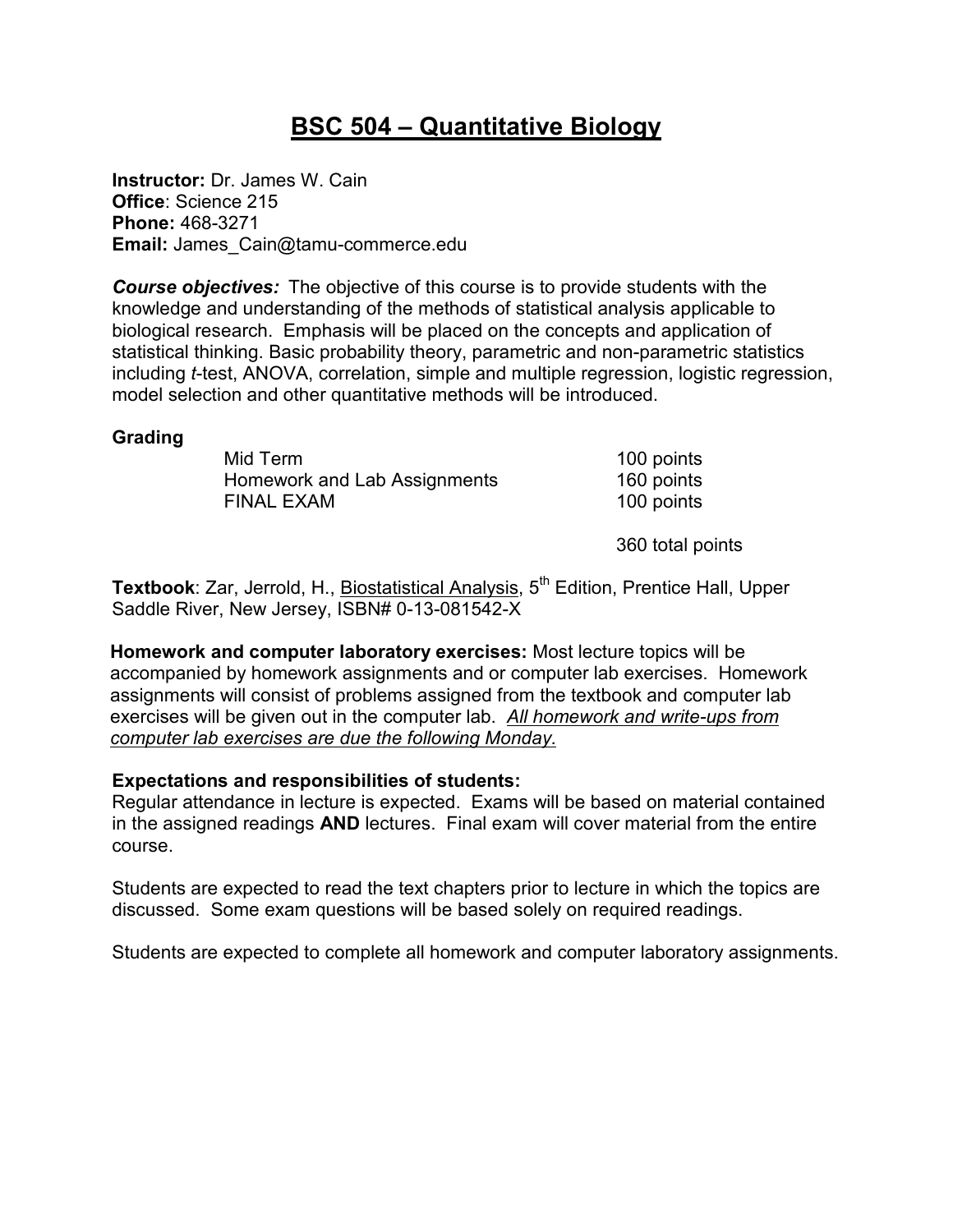**UNDERSTANDING IN THIS COURSE IS ACHIEVED THROUGH DOING THE HOMEWORK AND COMPUTER EXERCISES. EARLY TOPICS COVERED IN THIS COURSE LAY THE FOUNDATION FOR SUBSEQUENT TOPICS. FAILURE TO COMPLETE THE HOMEWORK ASSIGNMENTS WILL ULTIMATELY LOWER YOUR TEST SCORES AND MAKE THE COURSE MORE DIFFICULT.** 

#### **Obligatory Statements:**

All student enrolled at the University shall follow the tenets of common decency and acceptable behavior conducive to a positive learning environment (see Student's Guide Handbook, Policies and Procedures, Conduct).

Plagiarism is a criminal activity. You must cite all sources of information. Copying of material, whether parts of sentences, whole sentences, paragraphs or entire articles, will result in a score of zero for your assignment and can result in further disciplinary action." Note that this is true throughout the University and we do have plagiarismdetecting software in place. Further information for avoiding this activity will be provided with your written assignments

**Students with Disabilities:** The Americans with Disabilities Act (ADA) is a federal antidiscrimination statute that provides comprehensive civil rights protection for persons with disabilities. Among other things, this legislation requires that all students with disabilities be guaranteed a learning environment that provides for reasonable accommodation of their disabilities. If you have a disability requiring an accommodation, please contact: **Office of Student Disability Resources and Services, Texas A&M University-Commerce, Gee Library, Room 132, Phone (903) 886-5150 or (903) 886- 5835, Fax (903) 468-8148,** StudentDisabilityServices@tamu-commerce.edu